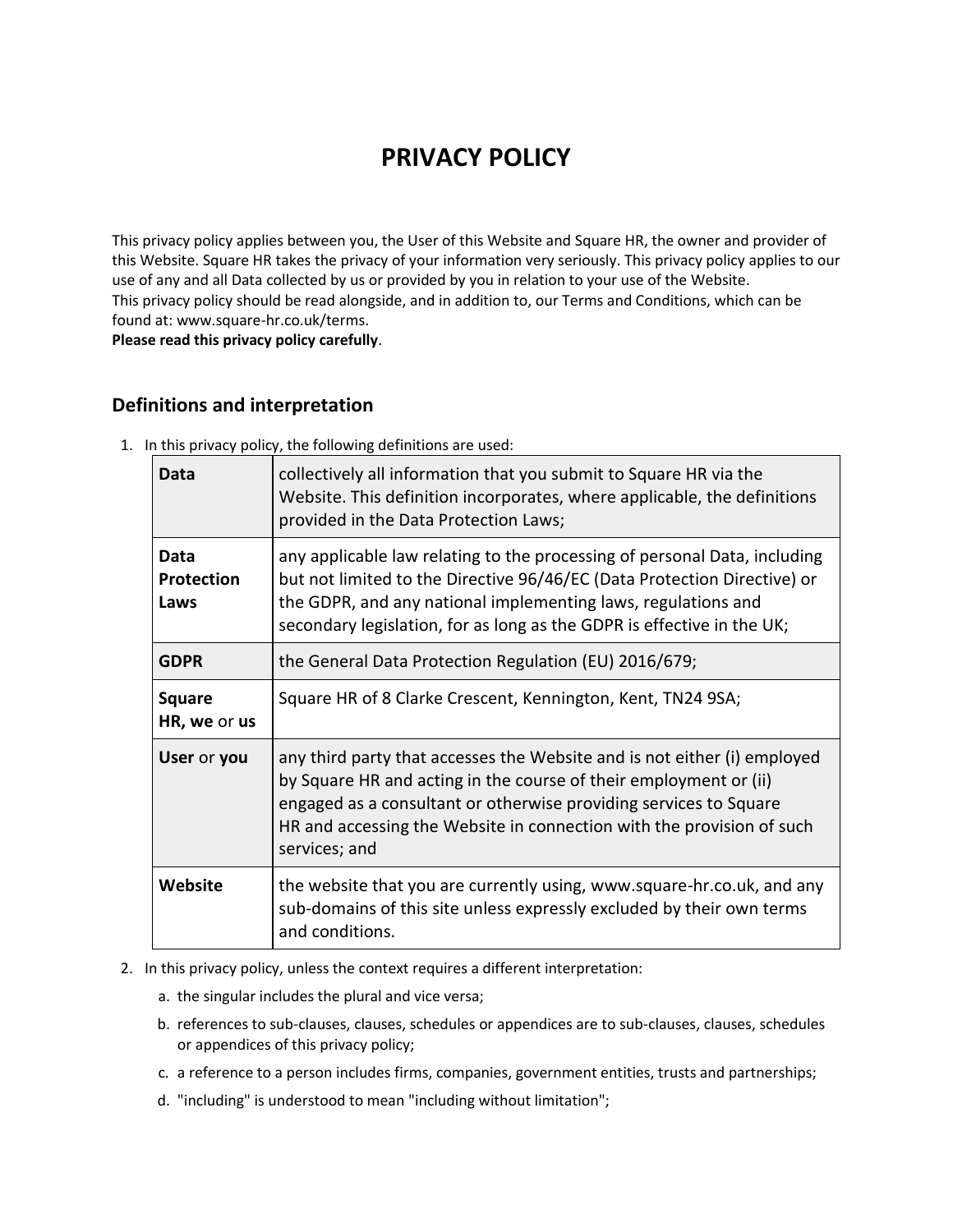- e. reference to any statutory provision includes any modification or amendment of it;
- f. the headings and sub-headings do not form part of this privacy policy.

#### **Scope of this privacy policy**

- 3. This privacy policy applies only to the actions of Square HR and Users with respect to this Website. It does not extend to any websites that can be accessed from this Website including, but not limited to, any links we may provide to social media websites.
- 4. For purposes of the applicable Data Protection Laws, Square HR is the "data controller". This means that Square HR determines the purposes for which, and the manner in which, your Data is processed.

#### **Data collected**

- 5. We may collect the following Data, which includes personal Data, from you:
	- a. name;
	- b. job title;
	- c. profession;
	- d. contact Information such as email addresses and telephone numbers;
	- e. Geographic location;
	- f. Services required;

in each case, in accordance with this privacy policy.

#### **How we collect Data**

- 6. We collect Data in the following ways:
	- a. data is given to us by you; and
	- b. data is collected automatically.

#### **Data that is given to us by you**

- 7. Square HR will collect your Data in a number of ways, for example:
	- a. when you contact us through the Website, by telephone, post, e-mail or through any other means;
	- b. when you complete surveys that we use for research purposes (although you are not obliged to respond to them);
	- c. when you elect to receive marketing communications from us;
	- d. when you use our services;

in each case, in accordance with this privacy policy.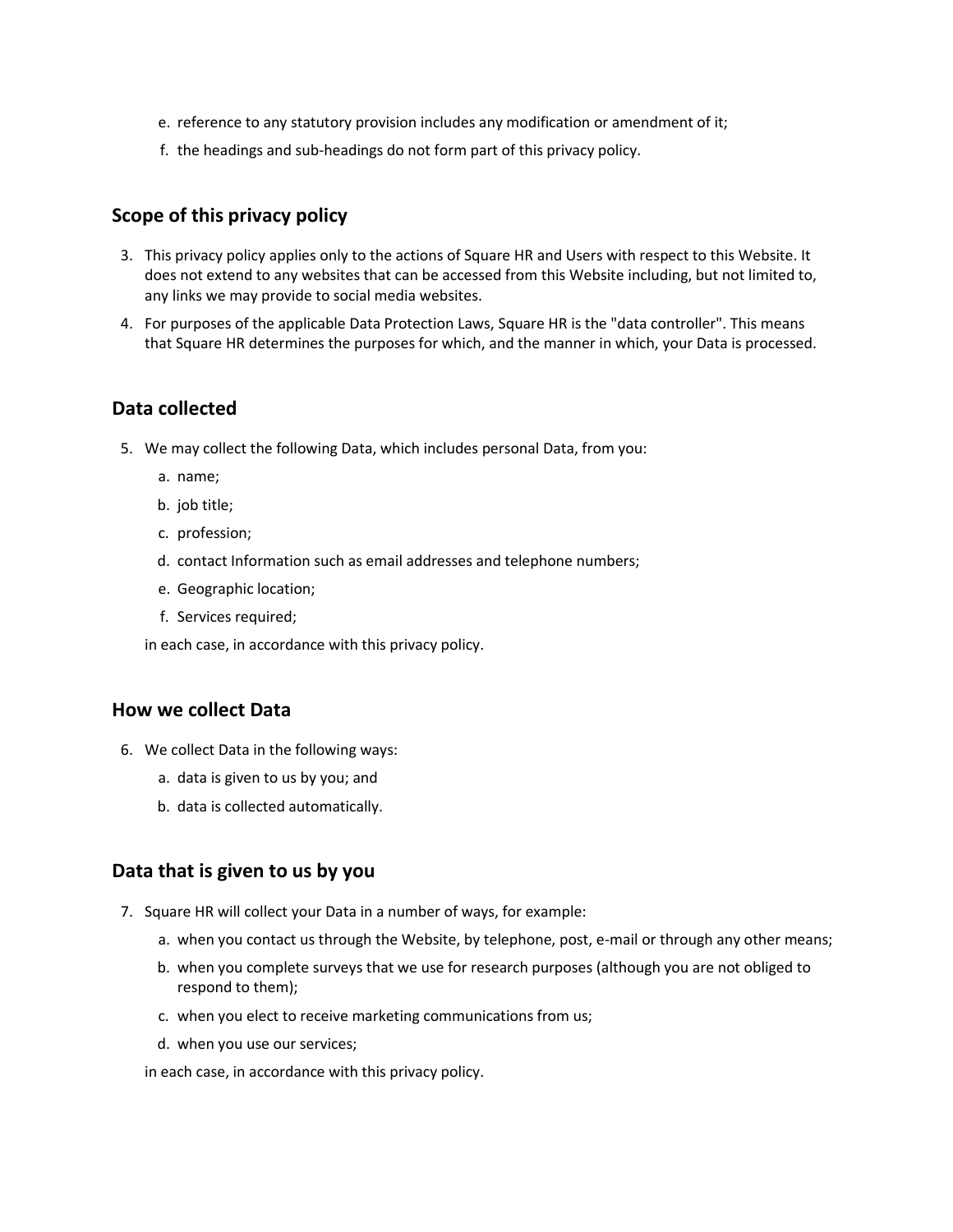## **Data that is collected automatically**

- 8. To the extent that you access the Website, we will collect your Data automatically, for example:
	- a. we automatically collect some information about your visit to the Website. This information helps us to make improvements to Website content and navigation, and includes your IP address, the date, times and frequency with which you access the Website and the way you use and interact with its content.

## **Our use of Data**

- 9. Any or all of the above Data may be required by us from time to time in order to provide you with the best possible service and experience when using our Website. Specifically, Data may be used by us for the following reasons:
	- a. improvement of our products / services;
	- b. contact for market research purposes which may be done using email, telephone, fax or mail. Such information may be used to customise or update the Website;

in each case, in accordance with this privacy policy.

10. We may use your Data for the above purposes if we deem it necessary to do so for our legitimate interests. If you are not satisfied with this, you have the right to object in certain circumstances (see the section headed "Your rights" below).

### **Who we share Data with**

- 11. We may share your Data with the following groups of people for the following reasons:
	- a. our employees, agents and/or professional advisors to obtain advice from professional advisers; in each case, in accordance with this privacy policy.

### **Keeping Data secure**

- 12. We will use technical and organisational measures to safeguard your Data, for example:
	- a. access to your account is controlled by a password and a user name that is unique to you.
	- b. we store your Data on secure servers.
- 13. Technical and organisational measures include measures to deal with any suspected data breach. If you suspect any misuse or loss or unauthorised access to your Data, please let us know immediately by contacting us via this e-mail address: georgia@square-hr.co.uk.
- 14. If you want detailed information from Get Safe Online on how to protect your information and your computers and devices against fraud, identity theft, viruses and many other online problems, please visit www.getsafeonline.org. Get Safe Online is supported by HM Government and leading businesses.

### **Data retention**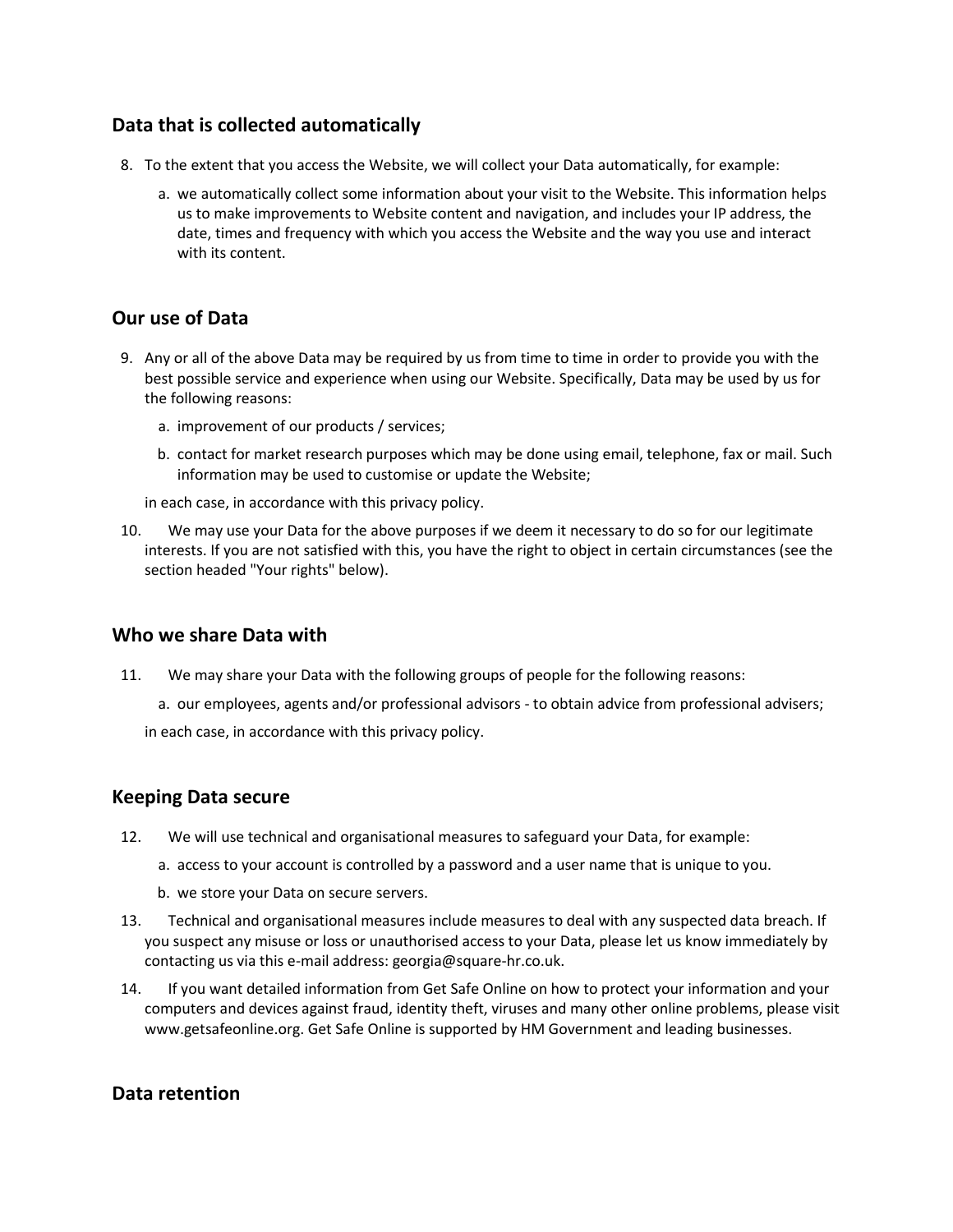- 15. Unless a longer retention period is required or permitted by law, we will only hold your Data on our systems for the period necessary to fulfil the purposes outlined in this privacy policy or until you request that the Data be deleted.
- 16. Even if we delete your Data, it may persist on backup or archival media for legal, tax or regulatory purposes.

### **Your rights**

- 17. You have the following rights in relation to your Data:
	- a. **Right to access** the right to request (i) copies of the information we hold about you at any time, or (ii) that we modify, update or delete such information. If we provide you with access to the information we hold about you, we will not charge you for this, unless your request is "manifestly unfounded or excessive." Where we are legally permitted to do so, we may refuse your request. If we refuse your request, we will tell you the reasons why.
	- b. **Right to correct** the right to have your Data rectified if it is inaccurate or incomplete.
	- c. **Right to erase** the right to request that we delete or remove your Data from our systems.
	- d. **Right to restrict our use of your Data** the right to "block" us from using your Data or limit the way in which we can use it.
	- e. **Right to data portability** the right to request that we move, copy or transfer your Data.
	- f. **Right to object** the right to object to our use of your Data including where we use it for our legitimate interests.
- 18. To make enquiries, exercise any of your rights set out above, or withdraw your consent to the processing of your Data (where consent is our legal basis for processing your Data), please contact us via this e-mail address: georgia@square-hr.co.uk.
- 19. If you are not satisfied with the way a complaint you make in relation to your Data is handled by us, you may be able to refer your complaint to the relevant data protection authority. For the UK, this is the Information Commissioner's Office (ICO). The ICO's contact details can be found on their website at https://ico.org.uk/.
- 20. It is important that the Data we hold about you is accurate and current. Please keep us informed if your Data changes during the period for which we hold it.

### **Links to other websites**

21. This Website may, from time to time, provide links to other websites. We have no control over such websites and are not responsible for the content of these websites. This privacy policy does not extend to your use of such websites. You are advised to read the privacy policy or statement of other websites prior to using them.

### **Changes of business ownership and control**

22. Square HR may, from time to time, expand or reduce our business and this may involve the sale and/or the transfer of control of all or part of Square HR. Data provided by Users will, where it is